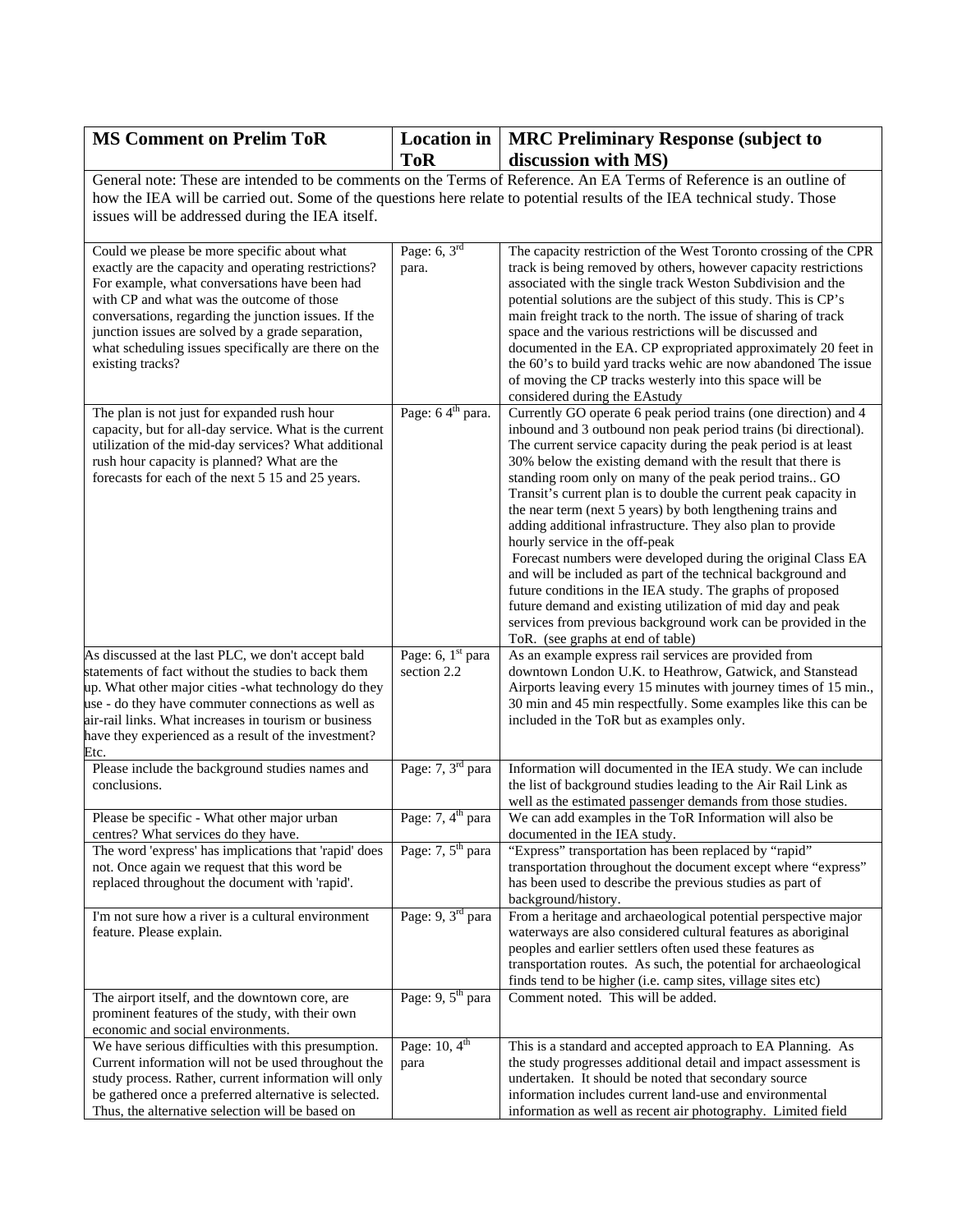| <b>MS Comment on Prelim ToR</b>                                                                                                                                                                                                                                                                                                                                                                                                                                                                                                                                                                                                                                                                                                                                                                                                        | <b>Location</b> in                                 | <b>MRC Preliminary Response (subject to</b>                                                                                                                                                                                                                                                                                                                                                                                                                                                                                                                                                                                                                                                                                                                                                                                                                                                                                                                                                                                                                                                                              |
|----------------------------------------------------------------------------------------------------------------------------------------------------------------------------------------------------------------------------------------------------------------------------------------------------------------------------------------------------------------------------------------------------------------------------------------------------------------------------------------------------------------------------------------------------------------------------------------------------------------------------------------------------------------------------------------------------------------------------------------------------------------------------------------------------------------------------------------|----------------------------------------------------|--------------------------------------------------------------------------------------------------------------------------------------------------------------------------------------------------------------------------------------------------------------------------------------------------------------------------------------------------------------------------------------------------------------------------------------------------------------------------------------------------------------------------------------------------------------------------------------------------------------------------------------------------------------------------------------------------------------------------------------------------------------------------------------------------------------------------------------------------------------------------------------------------------------------------------------------------------------------------------------------------------------------------------------------------------------------------------------------------------------------------|
|                                                                                                                                                                                                                                                                                                                                                                                                                                                                                                                                                                                                                                                                                                                                                                                                                                        | <b>ToR</b>                                         | discussion with MS)                                                                                                                                                                                                                                                                                                                                                                                                                                                                                                                                                                                                                                                                                                                                                                                                                                                                                                                                                                                                                                                                                                      |
| potentially inaccurate information. The choice of<br>corridor is the single most important aspect of this<br>study. It is the reason the study is happening. It is<br>being given short shrift by using only general or<br>proxy data for this portion. By way of example,<br>proxy data is apparently such measures as<br>multiplying the number of dwellings by the<br>frequency of trains to get a 'sense' of the nuisance<br>of the trains. Such data is seriously flawed, if it<br>compares new neighbourhoods to old, houses of<br>significantly differing ages, or construction. So<br>merely proxying the effects could provide seriously<br>inaccurate results. The suggestion that corrections<br>could take place later, would not provide for such<br>an outcome as there would be no proxy reference to<br>refer back to. |                                                    | investigations will also undertaken to verify the accuracy of this<br>data. The ToR will be updated to reflect this.<br>The use of 'proxy' measures at the Planning Alternatives phase<br>is considered to be appropriate to provide an indication of<br>potential nuisance effects to examine the various corridors. It is<br>recognized that impacts to specific properties will not be<br>identified at this stage however the analysis should be sufficient<br>to indicate the number of features potentially affected. Detailed<br>modeling will be undertaken during the Alternative Design stage<br>to identify specific impacts and investigate mitigation. To better<br>reflect the significance of potential nuisance effects ranges will<br>be added (i.e. number of residences between 0-30m, 30-70, 70-<br>300m) to replace the single 300 m ranges under "Social-<br>Economic Environment"                                                                                                                                                                                                                 |
| Clearly one of the fears in Weston is the significant<br>reductions in property value as a result of the<br>intensification of this rail corridor, both by GO and<br>by ARL. Mitigation measures must therefore<br>include financial compensation for homeowners<br>whose property values will drop. This will have the<br>added effect of making the choice of corridor have<br>a mitigation cost which is more realistic, and more<br>easily compared.                                                                                                                                                                                                                                                                                                                                                                               | Page: $11, 1st$<br>para                            | The relationship between transportation infrastructure and<br>property values is mixed. The research and literature on this<br>subject indicates that, in many cases, improved transportation<br>infrastructure has a positive effect on property values as it<br>improves accessibility and reduces congestion on other facilities.<br>The research and literature also does suggest that transportation<br>infrastructure could have negative effects if the project results in<br>a significant change to nuisance effects (i.e. noise, air quality<br>and aesthetics). Given the lack of a clear relationship we are<br>proposing to examine the nuisance effects to determine potential<br>adverse effects. Once these potential effects are identified the<br>project team will examine mitigation measures (e.g. noise wall,<br>grade changes, berming, landscaping) in an attempt to bring<br>these effects back to preconstruction conditions as much as is<br>technical and economic feasible. This approach is consistent<br>with virtually all EA completed for transportation infrastructure<br>in Ontario. |
| Is there a 4th alternative, of expansion of service<br>only in rush hours? If the ridership is only present<br>in rush hours, does full day service make sense? Is<br>it GO's prediction that the all-day service will<br>attract significant ridership and if so where are<br>those studies?                                                                                                                                                                                                                                                                                                                                                                                                                                                                                                                                          | Page: $12$ , $1st$<br>section                      | See comment #2. Additional peak and off peak services are<br>currently proposed but the option of only making improvements<br>in the peak can be documented in the IEA                                                                                                                                                                                                                                                                                                                                                                                                                                                                                                                                                                                                                                                                                                                                                                                                                                                                                                                                                   |
| Please provide the technical rationale for more than<br>one additional track for GO. The previous study did<br>not indicate more than one new track, and only in<br>certain areas.                                                                                                                                                                                                                                                                                                                                                                                                                                                                                                                                                                                                                                                     | Page: 12<br>section iii, $1st$<br>bullet           | This section is intended to broadly indicate the types of<br>improvements that may be required for this alternative. The<br>specific details of the required improvements will be identified<br>as part of the EA. Based on the previous work, one (1) mainline<br>track exists from north of St. Clair through to the connection<br>with the CN's Halton Subdivision, one (1) additional track is<br>required to provide for "enhanced" GO Transit's service to<br>2021and a second $(2nd)$ track may be required to support GO<br>Transit's "full service" expansion to 2031. However, this<br>investigation is part of the new study and will be restudied and<br>documented in the IEA                                                                                                                                                                                                                                                                                                                                                                                                                               |
| We have been advised that merely expanding GO<br>service would not require grade separations. This<br>makes sense, as the Weston grade separations occur<br>in a section where speeds are limited and frequency<br>is such that grade separation is not necessary.                                                                                                                                                                                                                                                                                                                                                                                                                                                                                                                                                                     | Page: 12<br>section iii, 2 <sup>nd</sup><br>bullet | This section is intended to broadly indicate the types of<br>improvements that may be required for this alternative. The<br>specific details of the required improvements will be identified<br>as part of the EA.                                                                                                                                                                                                                                                                                                                                                                                                                                                                                                                                                                                                                                                                                                                                                                                                                                                                                                       |
| Again, the previous study did not indicate<br>necessary widening of structures. The difficulty this<br>presents is clearly understanding the minimal GO                                                                                                                                                                                                                                                                                                                                                                                                                                                                                                                                                                                                                                                                                | Page: 12<br>section iii, 4 <sup>th</sup>           | This section is intended to broadly indicate the types of<br>improvements that may be required for this alternative. The<br>specific details of the required improvements will be identified                                                                                                                                                                                                                                                                                                                                                                                                                                                                                                                                                                                                                                                                                                                                                                                                                                                                                                                             |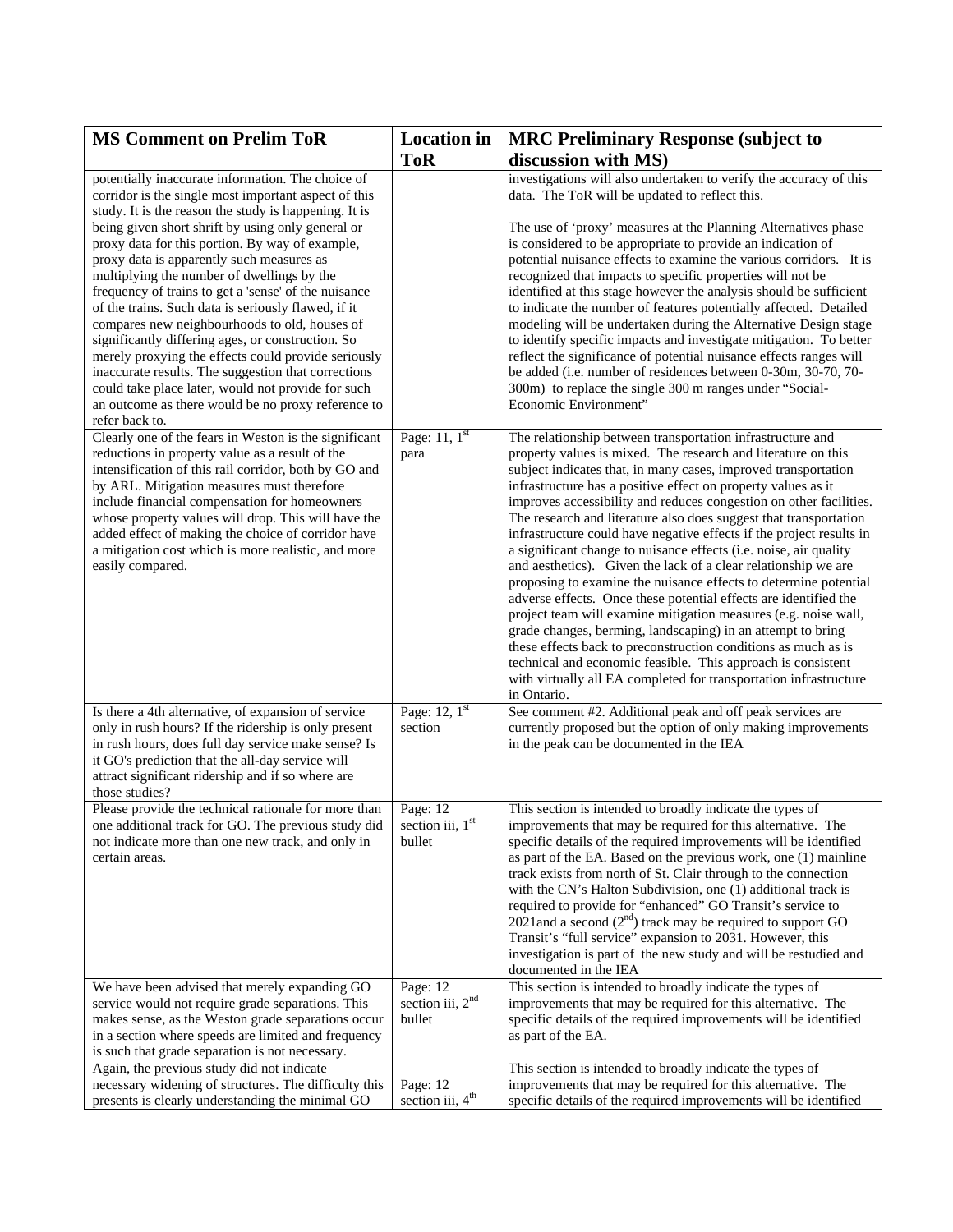| <b>MS Comment on Prelim ToR</b>                                                                                                                                                                                                                                                                                                                                                                                                                                                                                                                                                                                                                                                                                                                                                                                                                                                                                                                                                                                                                  | <b>Location</b> in                                  | <b>MRC Preliminary Response (subject to</b>                                                                                                                                                                                                                                                                                                                                                                                                                                                                                                                                                                                                                                                                                                                                                                                                                                                                                                                                                                                                                                                                                                                                                                                                                                                                                                                                                                                                                                                                                                                                                                                                                                                                                                                                                                                                                                                                                                                                                                                                                                                                                                                                                            |
|--------------------------------------------------------------------------------------------------------------------------------------------------------------------------------------------------------------------------------------------------------------------------------------------------------------------------------------------------------------------------------------------------------------------------------------------------------------------------------------------------------------------------------------------------------------------------------------------------------------------------------------------------------------------------------------------------------------------------------------------------------------------------------------------------------------------------------------------------------------------------------------------------------------------------------------------------------------------------------------------------------------------------------------------------|-----------------------------------------------------|--------------------------------------------------------------------------------------------------------------------------------------------------------------------------------------------------------------------------------------------------------------------------------------------------------------------------------------------------------------------------------------------------------------------------------------------------------------------------------------------------------------------------------------------------------------------------------------------------------------------------------------------------------------------------------------------------------------------------------------------------------------------------------------------------------------------------------------------------------------------------------------------------------------------------------------------------------------------------------------------------------------------------------------------------------------------------------------------------------------------------------------------------------------------------------------------------------------------------------------------------------------------------------------------------------------------------------------------------------------------------------------------------------------------------------------------------------------------------------------------------------------------------------------------------------------------------------------------------------------------------------------------------------------------------------------------------------------------------------------------------------------------------------------------------------------------------------------------------------------------------------------------------------------------------------------------------------------------------------------------------------------------------------------------------------------------------------------------------------------------------------------------------------------------------------------------------------|
|                                                                                                                                                                                                                                                                                                                                                                                                                                                                                                                                                                                                                                                                                                                                                                                                                                                                                                                                                                                                                                                  | <b>ToR</b>                                          | discussion with MS)                                                                                                                                                                                                                                                                                                                                                                                                                                                                                                                                                                                                                                                                                                                                                                                                                                                                                                                                                                                                                                                                                                                                                                                                                                                                                                                                                                                                                                                                                                                                                                                                                                                                                                                                                                                                                                                                                                                                                                                                                                                                                                                                                                                    |
| needs versus those needs presented by the ARL.                                                                                                                                                                                                                                                                                                                                                                                                                                                                                                                                                                                                                                                                                                                                                                                                                                                                                                                                                                                                   | bullet                                              | as part of the EA.                                                                                                                                                                                                                                                                                                                                                                                                                                                                                                                                                                                                                                                                                                                                                                                                                                                                                                                                                                                                                                                                                                                                                                                                                                                                                                                                                                                                                                                                                                                                                                                                                                                                                                                                                                                                                                                                                                                                                                                                                                                                                                                                                                                     |
| As indicated, we expect the study to examine both<br>the provision of a rail-based link along one lane of<br>the gardiner and 427, as well as the provision of a<br>rail-based seamless connection utilizing the<br>lakeshore GO line and a to be build rail line up the<br>427 corridor.                                                                                                                                                                                                                                                                                                                                                                                                                                                                                                                                                                                                                                                                                                                                                        | Page: 12<br>section 5.1.2 iii                       | The seamless link along the GO Lakeshore corridor and up 427<br>has been added to the ToR                                                                                                                                                                                                                                                                                                                                                                                                                                                                                                                                                                                                                                                                                                                                                                                                                                                                                                                                                                                                                                                                                                                                                                                                                                                                                                                                                                                                                                                                                                                                                                                                                                                                                                                                                                                                                                                                                                                                                                                                                                                                                                              |
| We expect this to include a partly underground<br>subway alternative, with direct interchange to Bloor<br>line.                                                                                                                                                                                                                                                                                                                                                                                                                                                                                                                                                                                                                                                                                                                                                                                                                                                                                                                                  | Page: 12<br>section 5.1.2 iv                        | We will look at the most effective option to provide the service<br>with optional passenger connections (stations) including the<br>Bloor line as indicated in the ToR                                                                                                                                                                                                                                                                                                                                                                                                                                                                                                                                                                                                                                                                                                                                                                                                                                                                                                                                                                                                                                                                                                                                                                                                                                                                                                                                                                                                                                                                                                                                                                                                                                                                                                                                                                                                                                                                                                                                                                                                                                 |
| We also expect to examine the possibility of<br>connecting the GO line at Kipling with this Hydro<br>Corridor as a GO or private service along this<br>corridor.                                                                                                                                                                                                                                                                                                                                                                                                                                                                                                                                                                                                                                                                                                                                                                                                                                                                                 | Page: 13<br>section 5.1.2 vii                       | The Hydro corridor is one of the optional corridors being<br>considered and is listed in the ToR                                                                                                                                                                                                                                                                                                                                                                                                                                                                                                                                                                                                                                                                                                                                                                                                                                                                                                                                                                                                                                                                                                                                                                                                                                                                                                                                                                                                                                                                                                                                                                                                                                                                                                                                                                                                                                                                                                                                                                                                                                                                                                       |
| I would like to better understand how the trade-offs<br>will be made between cost and the environment.<br>This is the first indication of this issue, but my<br>comments apply throughout the document where<br>cost is raised as an issue. What values will be<br>placed on environmental concerns? how will those<br>values be determined, and by whom. For example,<br>if alternative A poisons 3000 fish per year, and<br>costs \$3 Million to implement, but option B only<br>poisons 1000 fish per year but costs \$4 Million to<br>implement, how do we decide? Isn't the cost merely<br>a matter of political will, not of environmental<br>significance? If the minimal adverse effect to the<br>environment is achievable while the purpose is met,<br>isn't cost a matter left to the politicians? I don't<br>believe the study should be forced to compromise<br>the environment for the protection of someone<br>else's budget. If the cost was human lives, would<br>we put a value on it, and add it to the cost of the<br>study? | Page: 16<br>section 5.2.1 $5^{\text{th}}$<br>bullet | The rationale and logic change behind the comparison of the<br>advantages and disadvantages leading to the selection of a<br>preferred alternative will be clearly documented and explained<br>in the EA Report (as well as through the various meetings that<br>will be held during the process). The evaluation process will<br>include an assessment of the significance of the potential effects<br>that may be caused by the various alternatives. This assessment<br>will be undertaken by the various project team specialists in<br>order to determine the magnitude and significance of effects.<br>The wording in Section 6.2 will be modified to better reflect this<br>concept. Consideration will be given to eliminating the term<br>'trade-off' to enhance clarity.<br>The Project Team is of the opinion that cost is a valid criterion to<br>include in the evaluation as it is important to understand whether<br>an alternative is affordable and able to be implemented. It<br>should be recognized that many of the alternatives under<br>consideration would require the expenditure of public funds.<br>This should be included in the evaluation of alternatives.<br>The final suggestion of putting costs to all potential effects has<br>been noted. Pure cost-benefit evaluation methods are rarely (if<br>ever) used in Environmental Assessment Planning in Ontario.<br>The primary reason for this is it is difficult to convert all impacts<br>to a dollar value. For this reason we have chosen to use a<br>Reasoned Argument Approach where the evaluation of<br>alternatives and 'trade-offs' made by the Project Team will be<br>clearly documented and explained throughout the planning<br>process. It should be noted that stakeholders will have the<br>opportunity to comment on this process. It should also be noted<br>that the Ontario Minister of the Environment is the ultimate<br>decision maker. If an individual, group or agency disagrees with<br>the rationale behind the decision making process, they have the<br>right to submit their comments to the Minister and explain why<br>they feel the Project Team made the wrong 'trade-offs'. The |
| While I don't disagree with the families of<br>corridors, I think we need to examine all<br>possibilities, including rail north then west<br>(Bradford to Finch, for example) and Rail West<br>then north.                                                                                                                                                                                                                                                                                                                                                                                                                                                                                                                                                                                                                                                                                                                                                                                                                                       | Page: 16<br>section 5.2.2 2 <sup>nd</sup><br>para   | ultimate decision rests with the Minister of the Environment.<br>Cost to construct new rail in various parallel corridors will be<br>similar. We discussed the option of going across the Finch<br>Hydro corridor at our PLC and there was common agreement<br>that this option would fall out in any early evaluation because of<br>its additional length and travel time. Having said that we can list<br>all possible options and consider this alternative during the first<br>step of the evaluation process to determine whether this                                                                                                                                                                                                                                                                                                                                                                                                                                                                                                                                                                                                                                                                                                                                                                                                                                                                                                                                                                                                                                                                                                                                                                                                                                                                                                                                                                                                                                                                                                                                                                                                                                                            |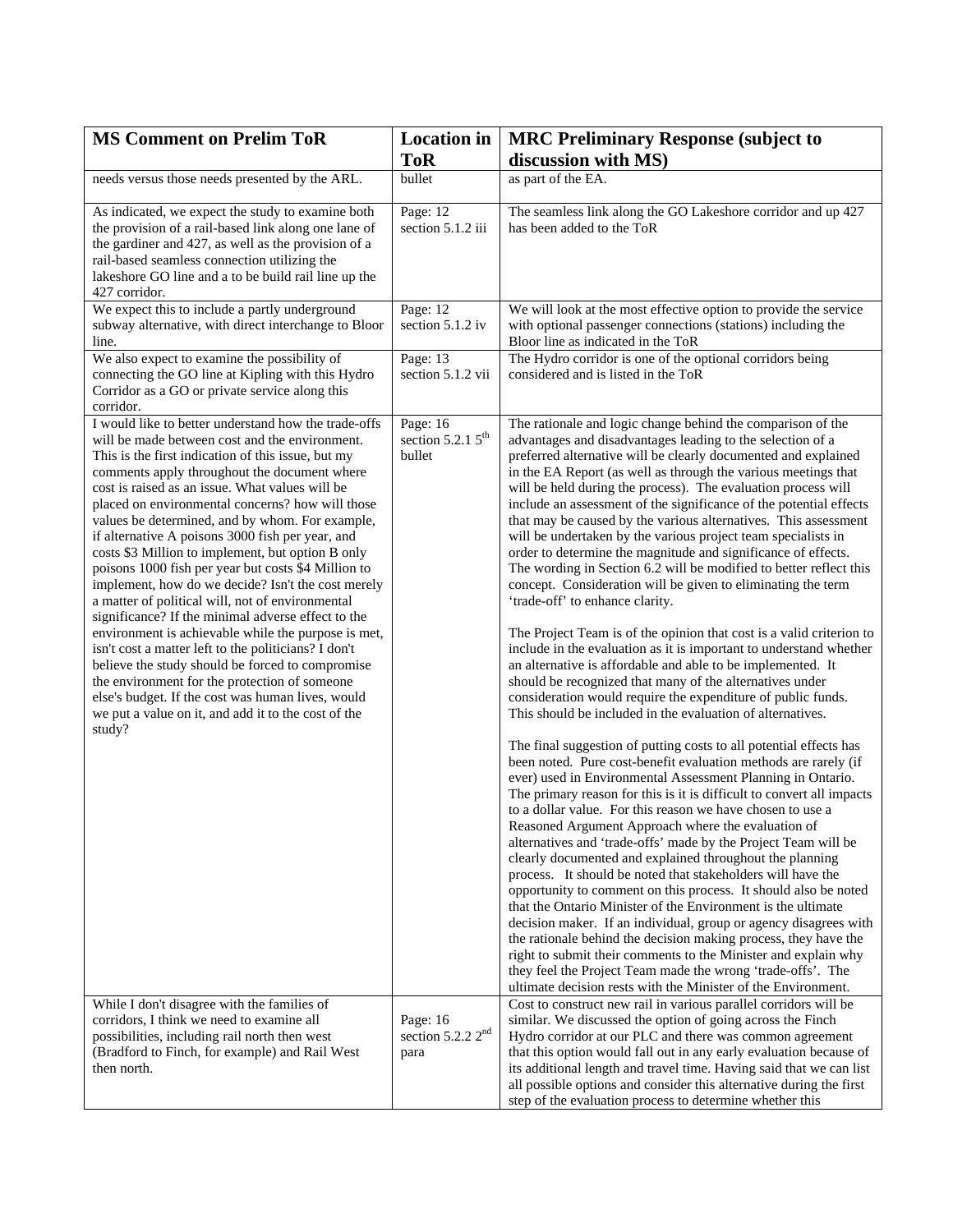| <b>ToR</b><br>discussion with MS)<br>alternative is reasonable.<br>Page: $16, 3rd$<br>The objective of the first step of the evaluation process is to<br>Shouldn't item 1 be the cost to the environment,<br>and the remaining items follow (my comments re<br>section<br>determine whether an alternative is reasonable. It is recognized<br>that first step does not include an examination of potential<br>cost above still apply). If, in the pre-screening<br>process one choice is clearly more environmentally<br>environmental effects. However the rationale for this approach<br>is that if an alternative does not address the purpose of the study<br>costly, should the study ignore that?<br>to a meaningful degree at a reasonable cost it would not be<br>considered a reasonable alternative no matter how high or low<br>the potential environment effects were. Potential environmental<br>effects will be considered in the second step of the process as<br>well as during the evaluation of Design Alternatives.<br>See the previous response related to cost-benefit analysis.<br>There are a number of factors missing. Economic<br>Page: 17,<br>See the previous response related to property values. This also<br>cost of reductions in property values. Economic<br>relates to potential business effects. The effect on road and<br>potential<br>cost of lost business to local businesses as a result<br>nuisance<br>traffic pattern disruption has been included in the proposed<br>of potential road and traffic pattern disruption.<br>criteria<br>criteria.<br>Socio-economic cost to communities as a result of<br>Potential Impacts to Access will be changed to Potential Impacts<br>to Community Access. Under th "Measure" for this "Criteria"<br>degradation of community. For example, the direct<br>the first sentence will be changed to "Assessment of impacts on<br>result of noise, vibration and air quality will create<br>a reduction in property value for residents<br>residents and businesses of potential road closures or<br>diversions."<br>immediately abutting the rail corridor. However,<br>long term, if the business and socio-economic<br>The next "Criteria" item in the table will be changed to<br>fabric of the community is irrepairably damaged,<br>"Potential Impacts to Present and Future Land Use and<br>Economic Development"<br>the losses will spread farther into the entire<br>community, and these costs need to be weighed.<br>Living near a set of businesses is a different socio-<br>economic reality than living near a set of boarded-<br>up businesses.<br>Here we disagree. The quality and age of the<br>Page: 17,<br>The use of 'proxy' indicators at the Planning Alternatives phase<br>structures being compared is but one reason why a<br>is considered to be appropriate to provide an indication of<br>potential<br>proxy system will not yield a proper comparison.<br>nuisance<br>potential nuisance effects to examine the various corridors. It<br>will assist us in screening the alternatives. Detailed modeling<br>measure<br>will be undertaken during the design alternatives stage to<br>identify specific impacts and investigate mitigation. To better<br>reflect the significance of potential nuisance effects ranges will<br>be added (i.e. number of residences between 0-30m, 30-70, 70-<br>300m<br>This should include a study of other forms of<br>Page: 17,<br>The value of art and entertainment is highly subjective, but it can<br>cultural<br>usually be assessed in terms of other typical indicators such as<br>culture - art, entertainment, etc, which may be lost<br>or gained by the project.<br>environment<br>direct impacts (displacement, proximity/nuisance effects) to<br>existing or planned land use (business operations, recreational<br>amenities, institutional/cultural centres). This will be done in the<br>detailed analysis.<br>Page: 18,<br>See the previous response related to evaluation method and cost-<br>Again my comments - what will drive the<br>cost/benefit analysis when it comes to the potential<br>capital cost<br>benefit analysis.<br>damage to the environment - how much is each fish<br>or frog (or human life) worth, or is that something<br>that should be left to others to decide?<br>Please explain what is meant by 'trade-offs'. Is there<br>Page: 18,<br>See the previous response related to evaluation method.<br>section 5.2.3 2 <sup>nd</sup><br>a cost trade-off? Does the government have a cost<br>per life figure that you will use? Will municipal<br>para<br>plans trump government guidelines or cost? (EG, if<br>the municipality says no road closures but the cost<br>of keeping roads open isn't in the budget provided<br>by the province, what happens?)<br>Page: $21, 5$ <sup>th</sup><br>Again, please explain trade-offs. Does this mean<br>See the previous response related to evaluation method and cost- | <b>MS Comment on Prelim ToR</b>                 | <b>Location</b> in | <b>MRC Preliminary Response (subject to</b> |
|--------------------------------------------------------------------------------------------------------------------------------------------------------------------------------------------------------------------------------------------------------------------------------------------------------------------------------------------------------------------------------------------------------------------------------------------------------------------------------------------------------------------------------------------------------------------------------------------------------------------------------------------------------------------------------------------------------------------------------------------------------------------------------------------------------------------------------------------------------------------------------------------------------------------------------------------------------------------------------------------------------------------------------------------------------------------------------------------------------------------------------------------------------------------------------------------------------------------------------------------------------------------------------------------------------------------------------------------------------------------------------------------------------------------------------------------------------------------------------------------------------------------------------------------------------------------------------------------------------------------------------------------------------------------------------------------------------------------------------------------------------------------------------------------------------------------------------------------------------------------------------------------------------------------------------------------------------------------------------------------------------------------------------------------------------------------------------------------------------------------------------------------------------------------------------------------------------------------------------------------------------------------------------------------------------------------------------------------------------------------------------------------------------------------------------------------------------------------------------------------------------------------------------------------------------------------------------------------------------------------------------------------------------------------------------------------------------------------------------------------------------------------------------------------------------------------------------------------------------------------------------------------------------------------------------------------------------------------------------------------------------------------------------------------------------------------------------------------------------------------------------------------------------------------------------------------------------------------------------------------------------------------------------------------------------------------------------------------------------------------------------------------------------------------------------------------------------------------------------------------------------------------------------------------------------------------------------------------------------------------------------------------------------------------------------------------------------------------------------------------------------------------------------------------------------------------------------------------------------------------------------------------------------------------------------------------------------------------------------------------------------------------------------------------------------------------------------------------------------------------------------------------------------------------------------------------------------------------------------------------------------------------------------------------------------------------------------------------------------------------------------------------------------------------------------------------------------------------------------------------------------------------------------------------------------------------------------------------------------------------------------------------------------------------------------------------------------------------------------------------------------------------------------------------------------------------------------------------------------------------------------------------------------------------------------------------------------------------------------------------------------------|-------------------------------------------------|--------------------|---------------------------------------------|
|                                                                                                                                                                                                                                                                                                                                                                                                                                                                                                                                                                                                                                                                                                                                                                                                                                                                                                                                                                                                                                                                                                                                                                                                                                                                                                                                                                                                                                                                                                                                                                                                                                                                                                                                                                                                                                                                                                                                                                                                                                                                                                                                                                                                                                                                                                                                                                                                                                                                                                                                                                                                                                                                                                                                                                                                                                                                                                                                                                                                                                                                                                                                                                                                                                                                                                                                                                                                                                                                                                                                                                                                                                                                                                                                                                                                                                                                                                                                                                                                                                                                                                                                                                                                                                                                                                                                                                                                                                                                                                                                                                                                                                                                                                                                                                                                                                                                                                                                                                                                              |                                                 |                    |                                             |
|                                                                                                                                                                                                                                                                                                                                                                                                                                                                                                                                                                                                                                                                                                                                                                                                                                                                                                                                                                                                                                                                                                                                                                                                                                                                                                                                                                                                                                                                                                                                                                                                                                                                                                                                                                                                                                                                                                                                                                                                                                                                                                                                                                                                                                                                                                                                                                                                                                                                                                                                                                                                                                                                                                                                                                                                                                                                                                                                                                                                                                                                                                                                                                                                                                                                                                                                                                                                                                                                                                                                                                                                                                                                                                                                                                                                                                                                                                                                                                                                                                                                                                                                                                                                                                                                                                                                                                                                                                                                                                                                                                                                                                                                                                                                                                                                                                                                                                                                                                                                              |                                                 |                    |                                             |
|                                                                                                                                                                                                                                                                                                                                                                                                                                                                                                                                                                                                                                                                                                                                                                                                                                                                                                                                                                                                                                                                                                                                                                                                                                                                                                                                                                                                                                                                                                                                                                                                                                                                                                                                                                                                                                                                                                                                                                                                                                                                                                                                                                                                                                                                                                                                                                                                                                                                                                                                                                                                                                                                                                                                                                                                                                                                                                                                                                                                                                                                                                                                                                                                                                                                                                                                                                                                                                                                                                                                                                                                                                                                                                                                                                                                                                                                                                                                                                                                                                                                                                                                                                                                                                                                                                                                                                                                                                                                                                                                                                                                                                                                                                                                                                                                                                                                                                                                                                                                              |                                                 |                    |                                             |
|                                                                                                                                                                                                                                                                                                                                                                                                                                                                                                                                                                                                                                                                                                                                                                                                                                                                                                                                                                                                                                                                                                                                                                                                                                                                                                                                                                                                                                                                                                                                                                                                                                                                                                                                                                                                                                                                                                                                                                                                                                                                                                                                                                                                                                                                                                                                                                                                                                                                                                                                                                                                                                                                                                                                                                                                                                                                                                                                                                                                                                                                                                                                                                                                                                                                                                                                                                                                                                                                                                                                                                                                                                                                                                                                                                                                                                                                                                                                                                                                                                                                                                                                                                                                                                                                                                                                                                                                                                                                                                                                                                                                                                                                                                                                                                                                                                                                                                                                                                                                              |                                                 |                    |                                             |
|                                                                                                                                                                                                                                                                                                                                                                                                                                                                                                                                                                                                                                                                                                                                                                                                                                                                                                                                                                                                                                                                                                                                                                                                                                                                                                                                                                                                                                                                                                                                                                                                                                                                                                                                                                                                                                                                                                                                                                                                                                                                                                                                                                                                                                                                                                                                                                                                                                                                                                                                                                                                                                                                                                                                                                                                                                                                                                                                                                                                                                                                                                                                                                                                                                                                                                                                                                                                                                                                                                                                                                                                                                                                                                                                                                                                                                                                                                                                                                                                                                                                                                                                                                                                                                                                                                                                                                                                                                                                                                                                                                                                                                                                                                                                                                                                                                                                                                                                                                                                              |                                                 |                    |                                             |
|                                                                                                                                                                                                                                                                                                                                                                                                                                                                                                                                                                                                                                                                                                                                                                                                                                                                                                                                                                                                                                                                                                                                                                                                                                                                                                                                                                                                                                                                                                                                                                                                                                                                                                                                                                                                                                                                                                                                                                                                                                                                                                                                                                                                                                                                                                                                                                                                                                                                                                                                                                                                                                                                                                                                                                                                                                                                                                                                                                                                                                                                                                                                                                                                                                                                                                                                                                                                                                                                                                                                                                                                                                                                                                                                                                                                                                                                                                                                                                                                                                                                                                                                                                                                                                                                                                                                                                                                                                                                                                                                                                                                                                                                                                                                                                                                                                                                                                                                                                                                              |                                                 |                    |                                             |
|                                                                                                                                                                                                                                                                                                                                                                                                                                                                                                                                                                                                                                                                                                                                                                                                                                                                                                                                                                                                                                                                                                                                                                                                                                                                                                                                                                                                                                                                                                                                                                                                                                                                                                                                                                                                                                                                                                                                                                                                                                                                                                                                                                                                                                                                                                                                                                                                                                                                                                                                                                                                                                                                                                                                                                                                                                                                                                                                                                                                                                                                                                                                                                                                                                                                                                                                                                                                                                                                                                                                                                                                                                                                                                                                                                                                                                                                                                                                                                                                                                                                                                                                                                                                                                                                                                                                                                                                                                                                                                                                                                                                                                                                                                                                                                                                                                                                                                                                                                                                              |                                                 |                    |                                             |
|                                                                                                                                                                                                                                                                                                                                                                                                                                                                                                                                                                                                                                                                                                                                                                                                                                                                                                                                                                                                                                                                                                                                                                                                                                                                                                                                                                                                                                                                                                                                                                                                                                                                                                                                                                                                                                                                                                                                                                                                                                                                                                                                                                                                                                                                                                                                                                                                                                                                                                                                                                                                                                                                                                                                                                                                                                                                                                                                                                                                                                                                                                                                                                                                                                                                                                                                                                                                                                                                                                                                                                                                                                                                                                                                                                                                                                                                                                                                                                                                                                                                                                                                                                                                                                                                                                                                                                                                                                                                                                                                                                                                                                                                                                                                                                                                                                                                                                                                                                                                              |                                                 |                    |                                             |
|                                                                                                                                                                                                                                                                                                                                                                                                                                                                                                                                                                                                                                                                                                                                                                                                                                                                                                                                                                                                                                                                                                                                                                                                                                                                                                                                                                                                                                                                                                                                                                                                                                                                                                                                                                                                                                                                                                                                                                                                                                                                                                                                                                                                                                                                                                                                                                                                                                                                                                                                                                                                                                                                                                                                                                                                                                                                                                                                                                                                                                                                                                                                                                                                                                                                                                                                                                                                                                                                                                                                                                                                                                                                                                                                                                                                                                                                                                                                                                                                                                                                                                                                                                                                                                                                                                                                                                                                                                                                                                                                                                                                                                                                                                                                                                                                                                                                                                                                                                                                              |                                                 |                    |                                             |
|                                                                                                                                                                                                                                                                                                                                                                                                                                                                                                                                                                                                                                                                                                                                                                                                                                                                                                                                                                                                                                                                                                                                                                                                                                                                                                                                                                                                                                                                                                                                                                                                                                                                                                                                                                                                                                                                                                                                                                                                                                                                                                                                                                                                                                                                                                                                                                                                                                                                                                                                                                                                                                                                                                                                                                                                                                                                                                                                                                                                                                                                                                                                                                                                                                                                                                                                                                                                                                                                                                                                                                                                                                                                                                                                                                                                                                                                                                                                                                                                                                                                                                                                                                                                                                                                                                                                                                                                                                                                                                                                                                                                                                                                                                                                                                                                                                                                                                                                                                                                              |                                                 |                    |                                             |
|                                                                                                                                                                                                                                                                                                                                                                                                                                                                                                                                                                                                                                                                                                                                                                                                                                                                                                                                                                                                                                                                                                                                                                                                                                                                                                                                                                                                                                                                                                                                                                                                                                                                                                                                                                                                                                                                                                                                                                                                                                                                                                                                                                                                                                                                                                                                                                                                                                                                                                                                                                                                                                                                                                                                                                                                                                                                                                                                                                                                                                                                                                                                                                                                                                                                                                                                                                                                                                                                                                                                                                                                                                                                                                                                                                                                                                                                                                                                                                                                                                                                                                                                                                                                                                                                                                                                                                                                                                                                                                                                                                                                                                                                                                                                                                                                                                                                                                                                                                                                              |                                                 |                    |                                             |
|                                                                                                                                                                                                                                                                                                                                                                                                                                                                                                                                                                                                                                                                                                                                                                                                                                                                                                                                                                                                                                                                                                                                                                                                                                                                                                                                                                                                                                                                                                                                                                                                                                                                                                                                                                                                                                                                                                                                                                                                                                                                                                                                                                                                                                                                                                                                                                                                                                                                                                                                                                                                                                                                                                                                                                                                                                                                                                                                                                                                                                                                                                                                                                                                                                                                                                                                                                                                                                                                                                                                                                                                                                                                                                                                                                                                                                                                                                                                                                                                                                                                                                                                                                                                                                                                                                                                                                                                                                                                                                                                                                                                                                                                                                                                                                                                                                                                                                                                                                                                              | that some fish are worth more than others? Does | para               | benefit analysis.                           |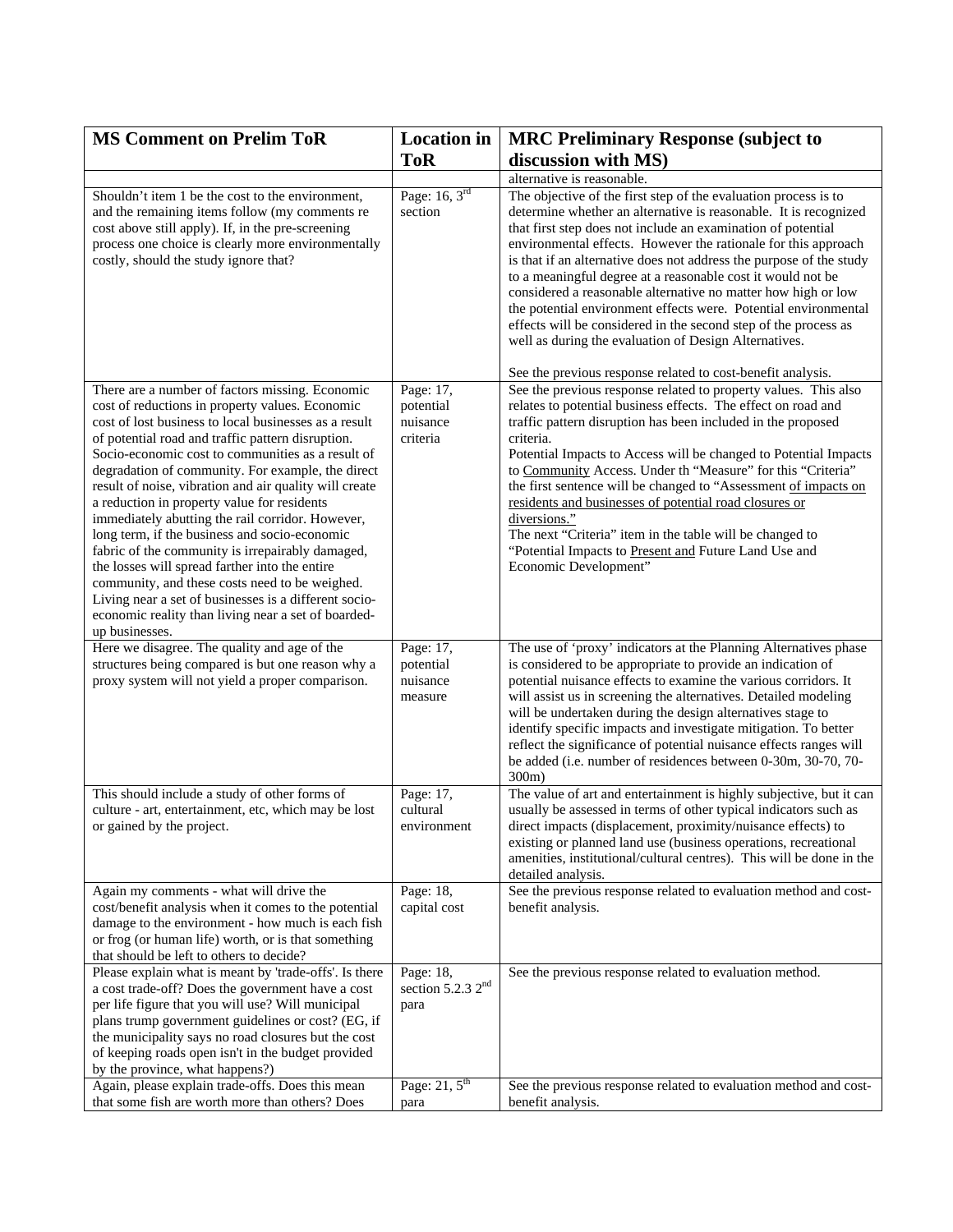| <b>MS Comment on Prelim ToR</b>                                                                                                                                                                                                                                                                                                                                                                                                                                                                                                                                                                                                                                                                                                                                                                                                                                    | <b>Location</b> in                       | <b>MRC Preliminary Response (subject to</b>                                                                                                                                                                                                                                                                                                                                                                                                                                                                                                                                                                        |
|--------------------------------------------------------------------------------------------------------------------------------------------------------------------------------------------------------------------------------------------------------------------------------------------------------------------------------------------------------------------------------------------------------------------------------------------------------------------------------------------------------------------------------------------------------------------------------------------------------------------------------------------------------------------------------------------------------------------------------------------------------------------------------------------------------------------------------------------------------------------|------------------------------------------|--------------------------------------------------------------------------------------------------------------------------------------------------------------------------------------------------------------------------------------------------------------------------------------------------------------------------------------------------------------------------------------------------------------------------------------------------------------------------------------------------------------------------------------------------------------------------------------------------------------------|
|                                                                                                                                                                                                                                                                                                                                                                                                                                                                                                                                                                                                                                                                                                                                                                                                                                                                    | <b>ToR</b>                               | discussion with MS)                                                                                                                                                                                                                                                                                                                                                                                                                                                                                                                                                                                                |
| this mean that there is a trade-off of cost versus the<br>environment?                                                                                                                                                                                                                                                                                                                                                                                                                                                                                                                                                                                                                                                                                                                                                                                             |                                          |                                                                                                                                                                                                                                                                                                                                                                                                                                                                                                                                                                                                                    |
| Who decides on the 'relative significance' of the<br>impacts and how are they valued. Should not these<br>values be clearly spelled out in the Terms of<br>Reference? Is it not a fundamental part of<br>understanding what the process will be to pre-<br>establish reference points for these kinds of items.<br>Again, I come back to, quantitative evaluations<br>need to be determined, and we need to compare<br>apples to apples. If there is a value that GO will<br>place on the environment or portions thereof, as a<br>part of the 'trade-off' rationale, we should know<br>what it is as part of these terms of reference. To do<br>otherwise means we are buying a pig in a poke. GO<br>could, after the fact, determine its value systems,<br>and apply them and it would be clear, and<br>understandable, but not necessarily reasonable to<br>us. | Page: 21 7 <sup>th</sup><br>para         | The assessment of impacts will be undertaken by the various<br>project team specialists in order to determine the magnitude and<br>significance of effects. This assessment will be clearly<br>documented. The rationale and logic change behind the<br>comparison of the advantages and disadvantages leading to the<br>selection of a preferred alternative. The wording in Section 6.2<br>will be modified to better reflect this concept. Consideration<br>will be given to eliminating the term 'trade-off' to enhance<br>clarity.<br>See the previous response related to cost-benefit analysis.             |
| Again, a pig in a poke. We need to know what<br>specific criteria and measures GO intends to apply<br>at this stage, so we have an opportunity to comment<br>and be consulted on the development of those<br>criteria and measures, and ensure they are<br>reasonable.                                                                                                                                                                                                                                                                                                                                                                                                                                                                                                                                                                                             | Page: 22,<br>section 6.2.1 $1st$<br>para | See the previous response related to evaluation method.                                                                                                                                                                                                                                                                                                                                                                                                                                                                                                                                                            |
| Where is the effect on individual property values?                                                                                                                                                                                                                                                                                                                                                                                                                                                                                                                                                                                                                                                                                                                                                                                                                 | Page: 22,<br>economic<br>environment     | See the previous response related to property values.                                                                                                                                                                                                                                                                                                                                                                                                                                                                                                                                                              |
| How does GO identify who are stakeholders?<br>Apparently the Toronto Board of Trade has been<br>identified by GO as a stakeholder. What is the<br>rationale? How will it be applied to others?                                                                                                                                                                                                                                                                                                                                                                                                                                                                                                                                                                                                                                                                     | Page: 24,<br>section 7.2.1 1st<br>para   | Everyone who has an interest or will be potentially positively or<br>adversely effected by the project is a stakeholder. Any individual<br>or group can participate and provide input to the study through<br>the attendance of public meetings and submission of comments<br>and suggestions to the Project Team.                                                                                                                                                                                                                                                                                                 |
|                                                                                                                                                                                                                                                                                                                                                                                                                                                                                                                                                                                                                                                                                                                                                                                                                                                                    |                                          | The Toronto Board of Trade has been contacted as an umbrella<br>group speaking for many businesses in Toronto.                                                                                                                                                                                                                                                                                                                                                                                                                                                                                                     |
| It was suggested that the makeup of the PLC would<br>change throughout the study to reflect changing<br>scopes. How will this happen? Why is this not<br>reflected in this section?                                                                                                                                                                                                                                                                                                                                                                                                                                                                                                                                                                                                                                                                                | Page: $26, 2nd$<br>para                  | We said that the make-up might change once a preferred<br>corridor is selected. At the ToR stage we have attempted to get<br>representation for the entire study and as certain corridors fall<br>off people representing those areas might no longer be interested<br>in participating. The ToR will be modified to reflect this.                                                                                                                                                                                                                                                                                 |
| How will this be accomplished?                                                                                                                                                                                                                                                                                                                                                                                                                                                                                                                                                                                                                                                                                                                                                                                                                                     | Page: 28, 3rd<br>bullet                  | Potential environmental effects for all stages will be identified.<br>Construction effects of a project are often significantly different<br>from operational effects. An example of this is impacts to<br>fisheries. Often during construction potential effects are related<br>to sediment and erosion control as a result of soil disturbances of<br>construction activities and direct effects for in water construction<br>(i.e. pier construction/culvert extensions). During the<br>operational stage potential effects tend focus on drainage and<br>stormwater runoff issues (i.e. quality and quantity). |
| How will this be accomplished? What does GO<br>consider to be cumulative effects - Long term<br>pollution? long term socio-economic damage? Etc.                                                                                                                                                                                                                                                                                                                                                                                                                                                                                                                                                                                                                                                                                                                   | Page: 28, last<br>bullet                 | Cumulative effects assessment will be included in the Canadian<br>Environmental Assessment Act (CEAA) Screening Report.<br>Section 16 $(1)$ (a) of CEAA requires a screening report to<br>include 'the environmental effects of the project, including the<br>environmental effects of malfunctions or accidents that may<br>occur in connection with the project and any cumulative<br>environmental effects that are likely to result from the project in<br>combination with other projects or activities that have been or                                                                                     |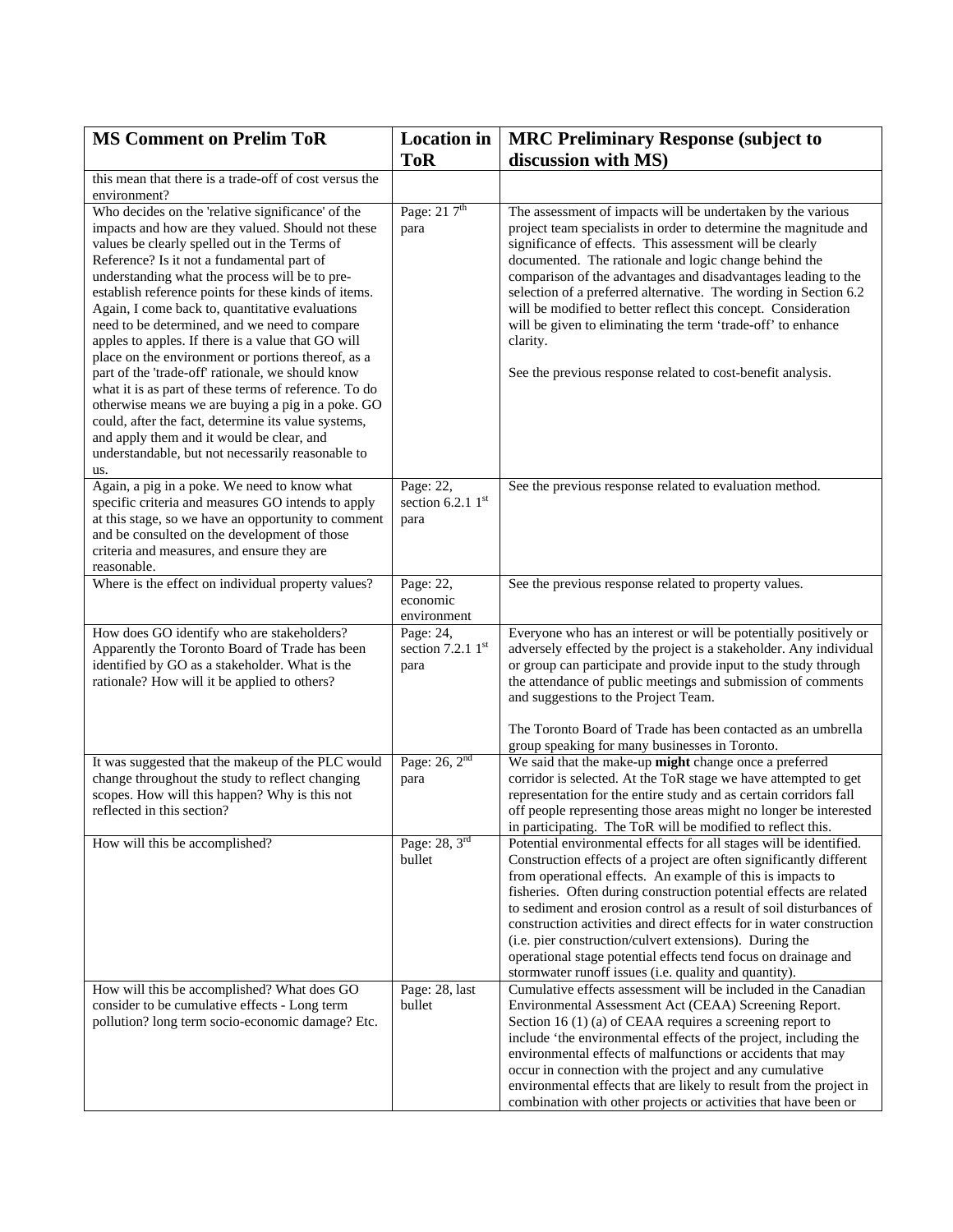| <b>MS Comment on Prelim ToR</b>                                                                                                                                                                                                                                                                                                                                                                                       | <b>Location</b> in       | <b>MRC Preliminary Response (subject to</b>                                                                                                                                                                                                                                                                                                                                                                                                                                                                                                                                                                                                                                                                                                                                                                                                                                                                                                                            |
|-----------------------------------------------------------------------------------------------------------------------------------------------------------------------------------------------------------------------------------------------------------------------------------------------------------------------------------------------------------------------------------------------------------------------|--------------------------|------------------------------------------------------------------------------------------------------------------------------------------------------------------------------------------------------------------------------------------------------------------------------------------------------------------------------------------------------------------------------------------------------------------------------------------------------------------------------------------------------------------------------------------------------------------------------------------------------------------------------------------------------------------------------------------------------------------------------------------------------------------------------------------------------------------------------------------------------------------------------------------------------------------------------------------------------------------------|
|                                                                                                                                                                                                                                                                                                                                                                                                                       | <b>ToR</b>               | discussion with MS)                                                                                                                                                                                                                                                                                                                                                                                                                                                                                                                                                                                                                                                                                                                                                                                                                                                                                                                                                    |
|                                                                                                                                                                                                                                                                                                                                                                                                                       |                          | will be carried out".<br>In simpler terms this means explaining the potential effects of<br>other known projects or activities on factor areas. An example<br>of this would be a new highway may impact the fringe 1ha of a<br>20ha woodlot. A private development may be planned and<br>approved that will impact the remaining 19ha of the woodlot.<br>CEAA requires that these issues related to other projects be<br>identified in a Screening Report.                                                                                                                                                                                                                                                                                                                                                                                                                                                                                                             |
| What will be the consequences of failures? Whose<br>jurisdiction will it be to enforce those failures?<br>What will bind the proponent? For example, if the<br>EA requires that the proponent only operate<br>between the hours of 6 am and midnight, and the<br>proponent decides to run 24 hours, what happens?<br>Who forces them to do what? On what authority?<br>What penalties are provided for noncompliance? | Page: 29, last<br>bullet | All Conditions of Approval imposed on a proponent by the<br>Ontario Minister of the Environment are considered binding.<br>The penalties for offences are outlined in Section 38 of the<br>Ontario Environmental Assessment Act. The Ontario Minister<br>of the Environment is responsible for enforcement. We have<br>provided the specific wording of this Section for your<br>information.<br>38. Every person, whether as principal or agent, or an<br>employee of either of them, who contravenes any provision of<br>this Act or the regulations or fails to comply with an order or a<br>term or condition of an approval issued or given under this Act<br>is guilty of an offence and on conviction is liable on a first<br>conviction to a fine of not more than \$10,000 and on a<br>subsequent conviction to a fine of not more than \$25,000 for<br>every day or part thereof upon which the offence occurs or<br>continues. R.S.O. 1990, c. E.18, s. 38. |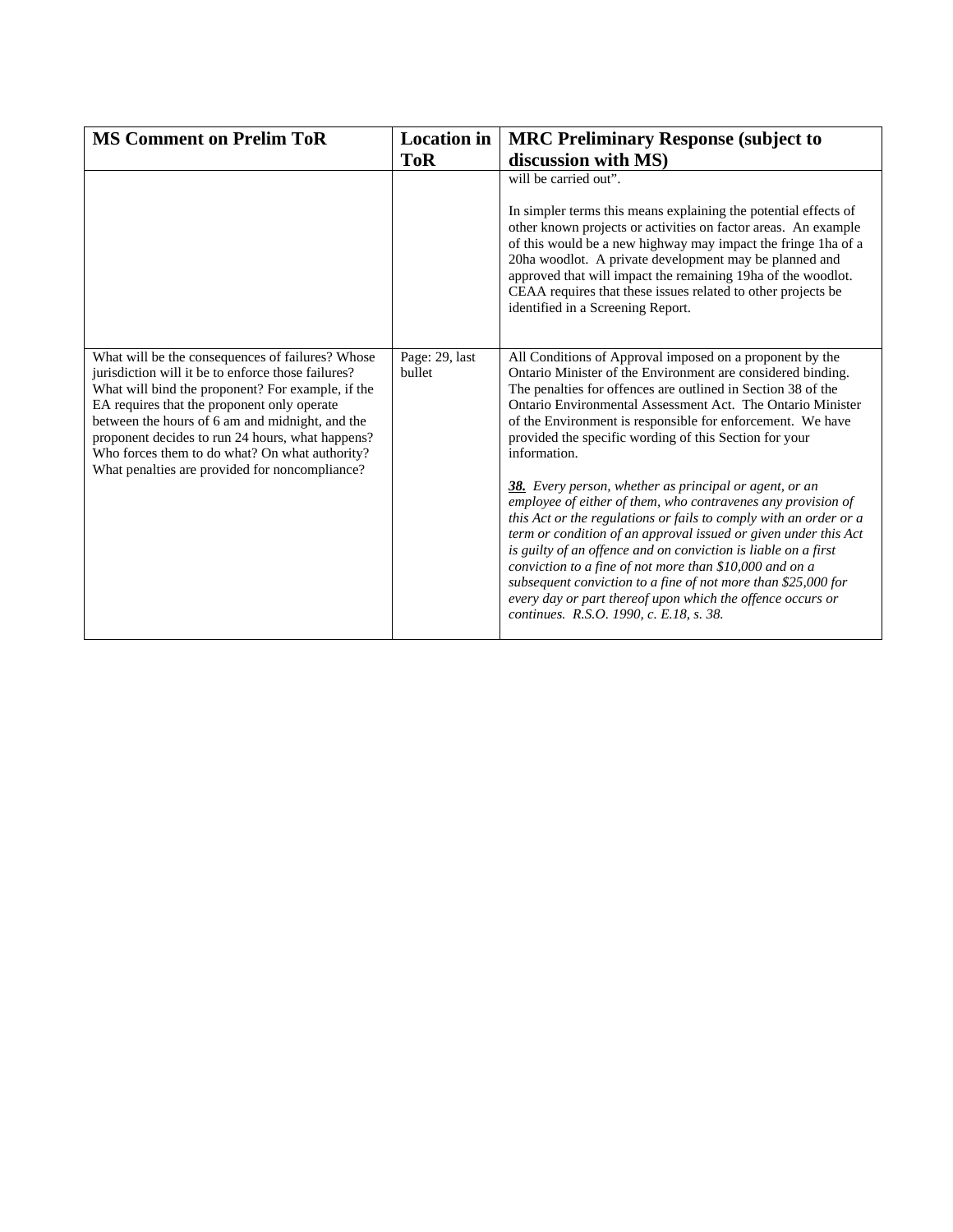

## FIGURE 3-4 GO TRAIN RIDERSHIP IN GEORGETOWN CORRIDOR